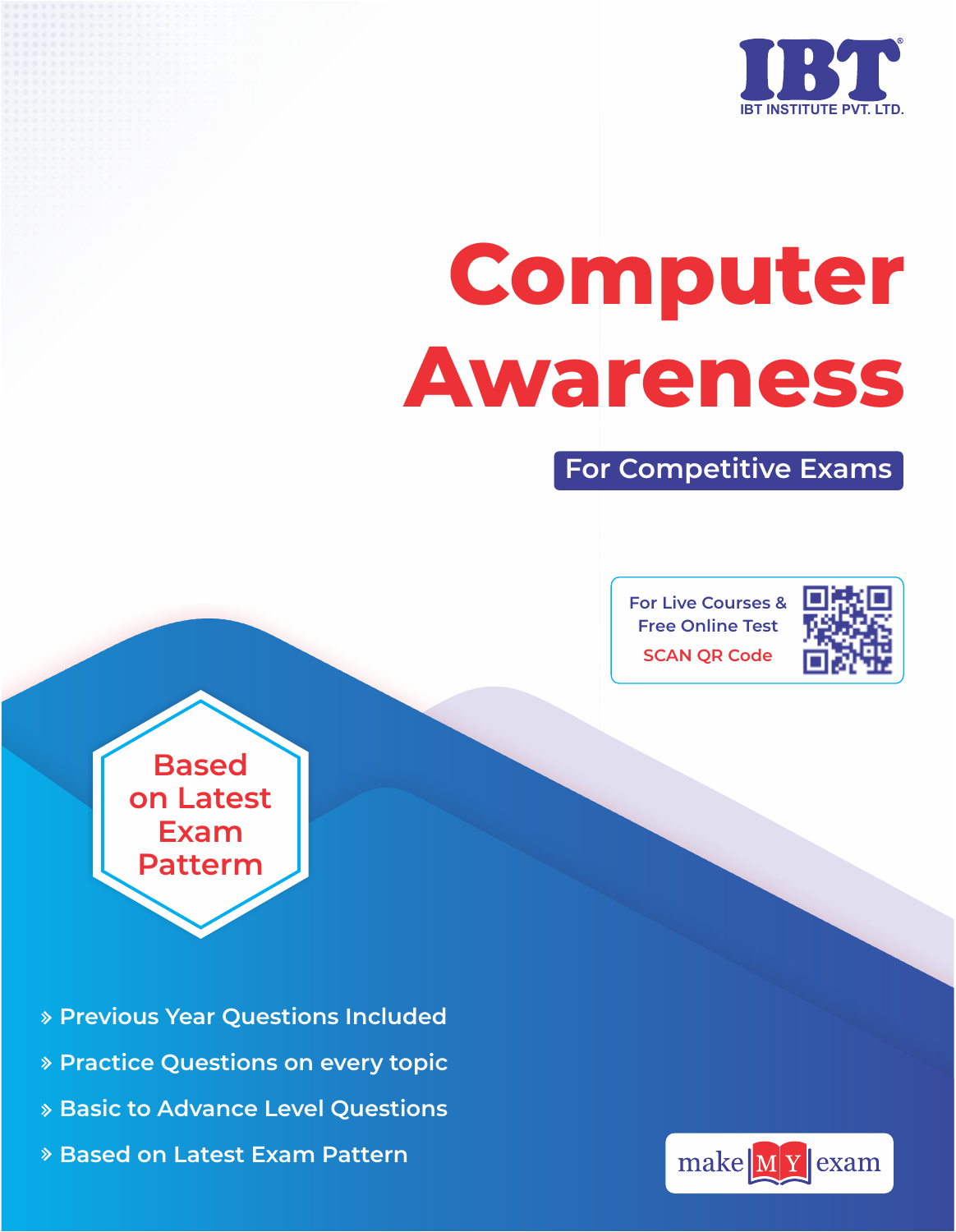## CONTENTS

| <b>Chapter 1</b>  |              |
|-------------------|--------------|
|                   |              |
| <b>Chapter 2</b>  |              |
|                   |              |
| <b>Chapter 3</b>  |              |
|                   |              |
| <b>Chapter 4</b>  |              |
|                   |              |
| Chapter 5         |              |
|                   |              |
| <b>Chapter 6</b>  |              |
|                   |              |
| <b>Chapter 7</b>  |              |
|                   | $.75 - 90$   |
| <b>Chapter 8</b>  |              |
|                   |              |
| Chapter 9         |              |
|                   |              |
| <b>Chapter 10</b> |              |
|                   | $.105 - 113$ |
| <b>Chapter 11</b> |              |
|                   |              |
| <b>Chapter 12</b> |              |
|                   | $.123 - 131$ |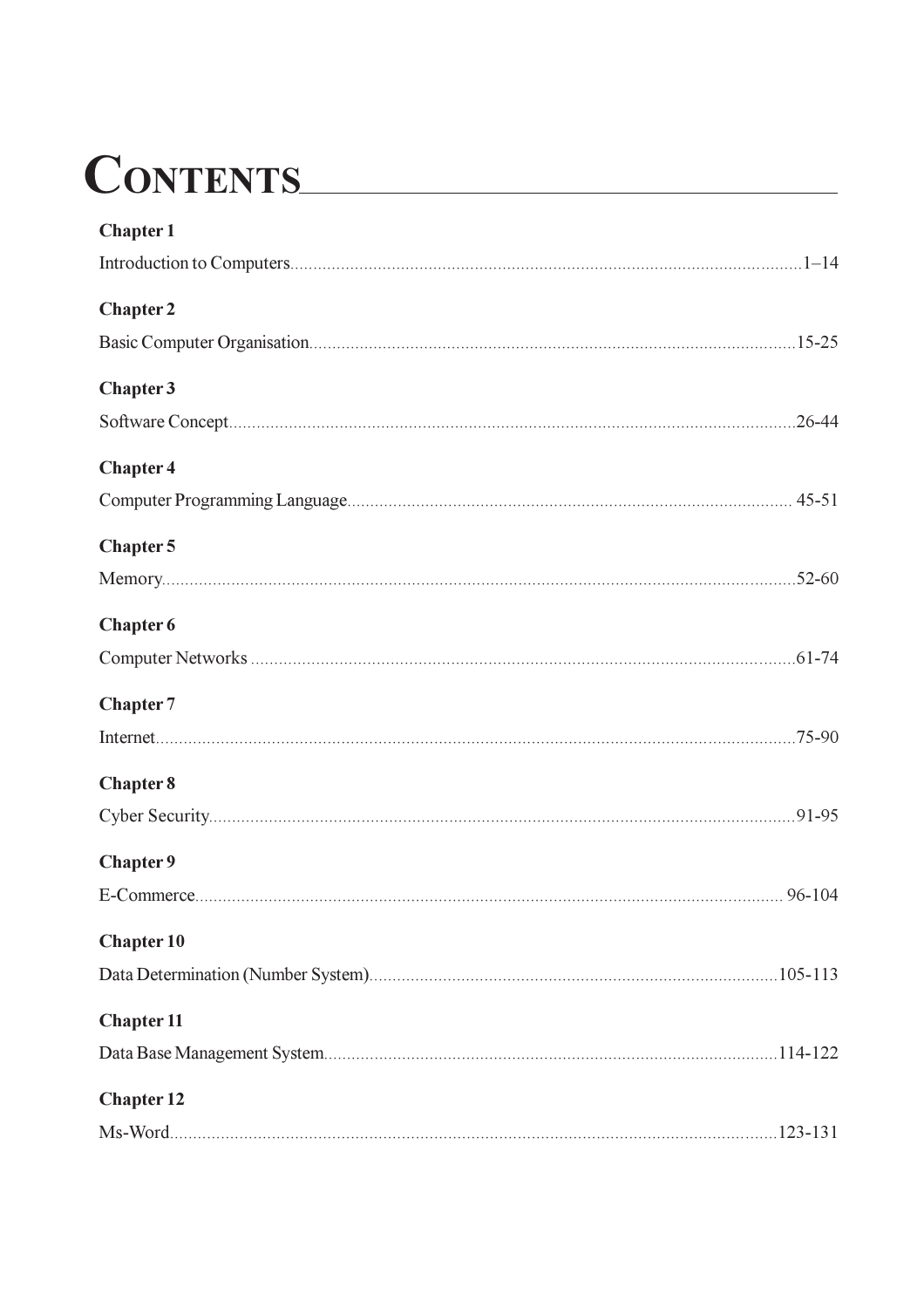| <b>Chapter 13</b> |  |
|-------------------|--|
|                   |  |
| <b>Chapter 14</b> |  |
|                   |  |
| <b>Chapter 15</b> |  |
|                   |  |
| <b>Chapter 16</b> |  |
|                   |  |
|                   |  |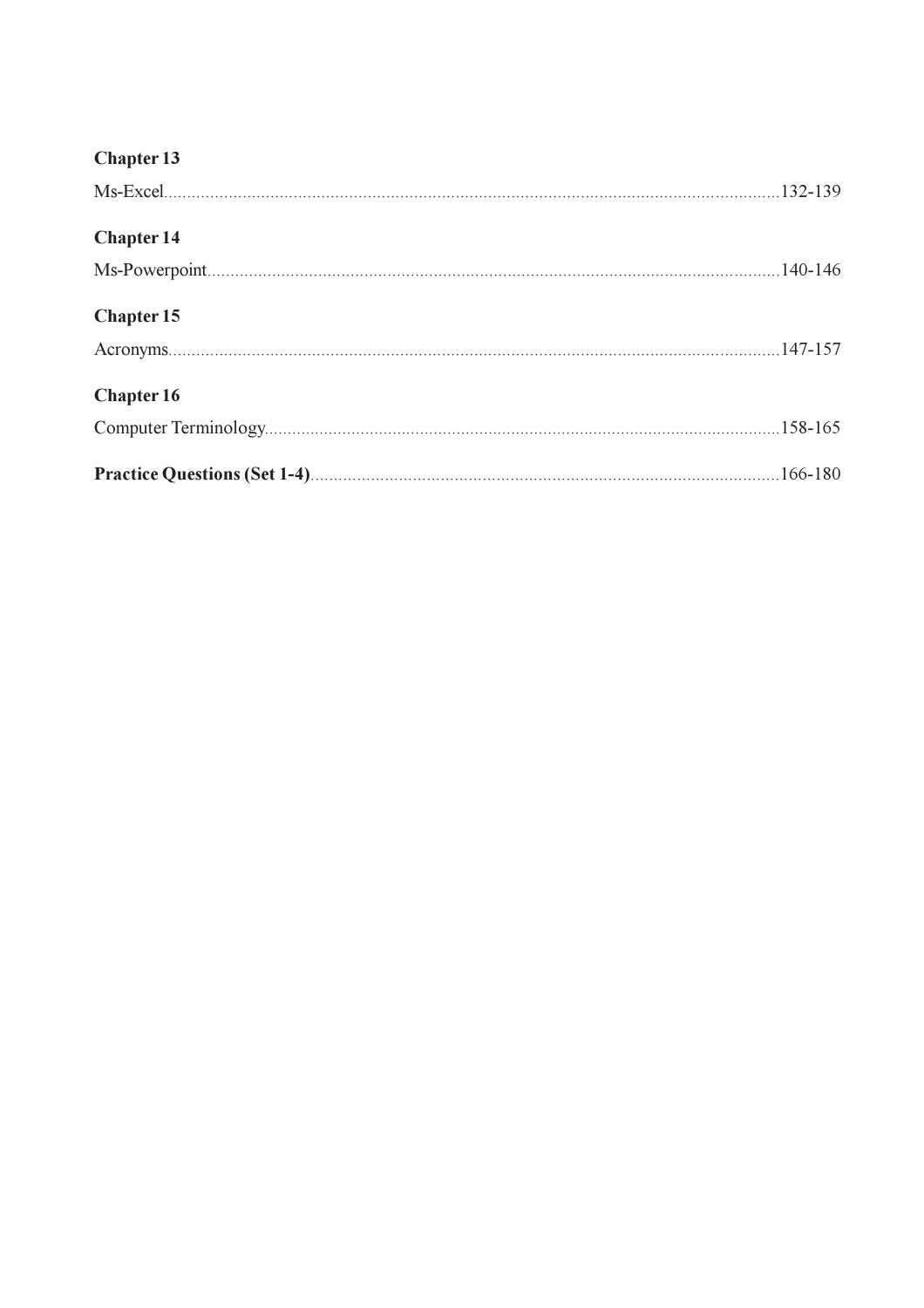

### **Introduction to Computers**

#### **IIIIIIIII** Introduction :-

The term computer is derived from a latin word 'computare' meaning 'to compute' (to calculate). A Computer is an electronic machine, devised for performing calculations and controlling operations that can be expressed either in logical or numerical terms. In simple terms, computer is an electronic device, which accepts the input (Data) from the user, process it and produces the output (Information). It consists of hardware and software. Hardware components describe the physical parts of the computer and software controls hardware and run the operating system, different programs & applications like Microsoft Windows, Microsoft word, Microsoft Excel etc.

#### **NEED FOR COMPUTER LITERACY**

Computers have brought revolution in the world. They have made us dependent upon them. Now the computers have moved in our society so rapidly, one needs, at least the basic computer skills to pursue one's career goals and functions effectively and efficiently. We can say computer literacy is the need of today and voice of tomorrow to survive in the fast changing world of computers. For most of the people 'computer literacy' is restricted to using the keyboard for typing a document or making use of it for the calculations. But this is not enough. One must know the fundamental concepts about what computers constitute of and how do they work. Lack of knowledge can cause mistakes while using the computers. Sometimes this lack of knowledge cause some fear in the people. This fear is termed as 'CYBERPHOBIA' (This is not a technical term, it is just used for the people who are scared of using the computers).

#### **CHARACTERISTICS OF COMPUTERS**

- 1. Speed : A computer is very fast and accurate device. Computers can process millions of instructions per second thus carrying out even the complex tasks in fraction of seconds. The speed of computers is increasing day by day. Generally, the speed of computers is measured in terms of microseconds  $(10^{-6})$ , nanoseconds  $(10^{-9})$  and even pico seconds  $(10^{-12})$ .
- 2. Accuracy: Degree of accuracy of the computer is very high errors can occur in computerized system also but most of them occur due to human mistakes rather than technical problems in the computer.
- 3. Permanent Memory: We can store very large amount of information in the secondary storage devices. This information stays with the computer for further use where as humans tend to forget things.
- 4. Versatility: Versatility means computer can do a variety of jobs depending upon the instructions fed to them and their hardware characteristics. One moment it might be busy in calculating the statistical data of a business organization for annual performance evaluation and at next moment it is capable of working on inventory control.
- 5. No intellectual power: A computer doesn't possess any intellectual power, only a user can determine what tasks a computer can perform as computer can't take its own decisions. Now a days some artificial intelligence has been introduced by involving some pattern matching algorithms so that computer can take some decisions on its own.
- 6. Productivity: Computer increase the productivity many times by reducing the repetitiveness needed in typewriters, xeroxing to be replaced by scanning and replacing many human workers with a single machine. The total output of the same organization is set to enhance with the computer software aimed to generate better results.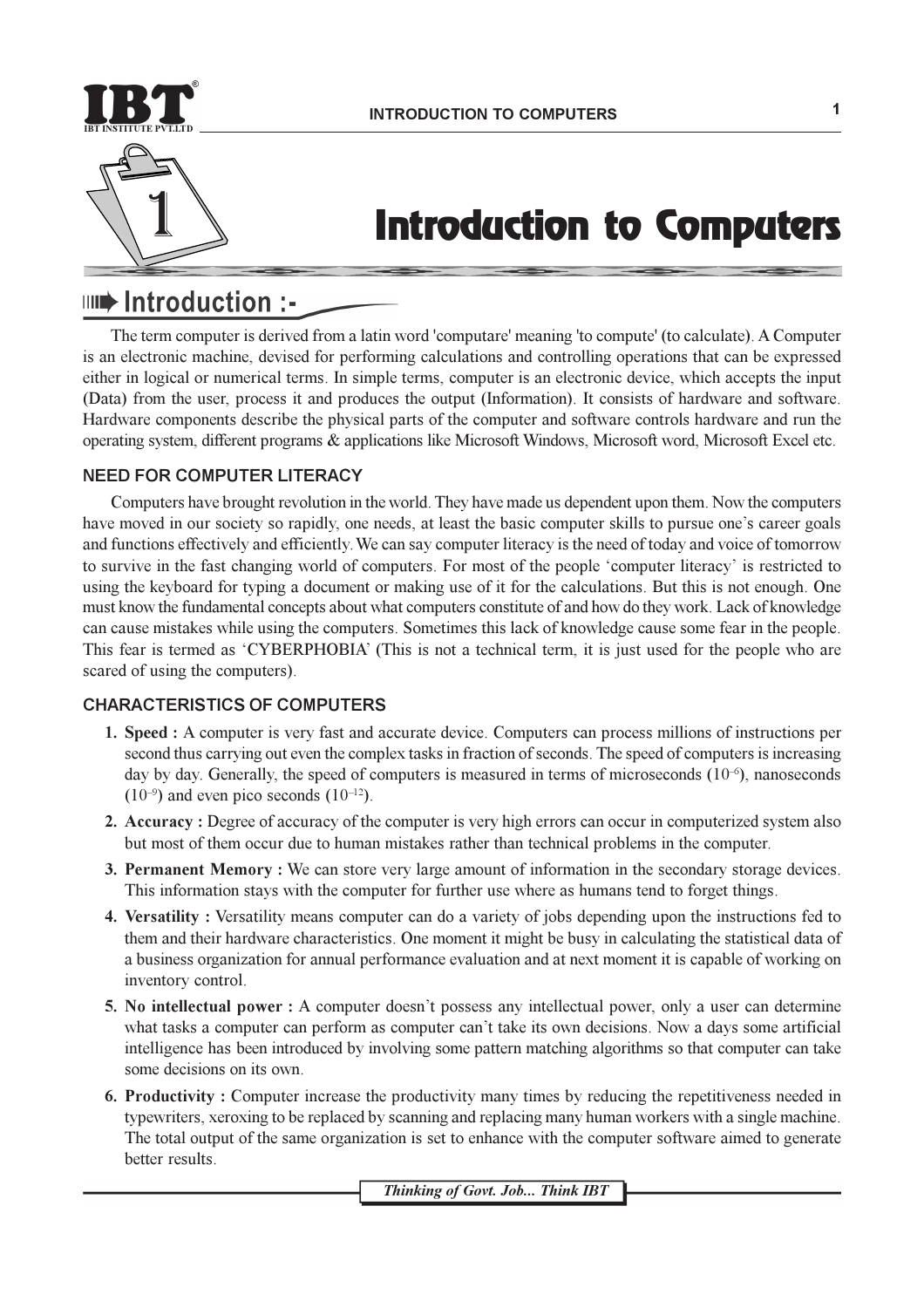

- 7. Reduction in Cost: Economical computers reduce the cost of paperwork, labor and other wasteful practices by timely decision-making and enhanced productivity. They contribute to the economy of the organization by reducing the cost of the goods and services.
- 8. Diligence : Computer is free from problems like exhaustion, lack of concentration, confusion etc, unlike human beings.

#### **REVIEW OF BRIEF HISTORY OF COMPUTERS**

Actually speaking, electronic data processing doesn't go back more than just half a century i.e., they are in existence merely from early 1940's. The very first modern electronic computer became operational only in early 1940's. Infact, its only a little more than just five decades ago since the first modern electronic computer was brought into existence for the purpose of business data processing. Computers before that were only used in scientific and technological field.

#### **ABACUS (CHINA)**

The abacus is the first known calculating device. This illustrates how the ancient computers worked. It was invented by the Chinese and is still widely used in the far east for commercial calculations. In its primitive form, it consists of a wooden frame with a number of wires with beads strung through them. The beads are used for counting and calculations. To show a number, beads are pulled down so that each rod represents a digit.

#### **ADDING MACHINE-BLAISE PASCAL (FRANCE)**

The well known French Scientist and Mathematician, Blaise Pascal invented the first machine which could add, carry digits automatically. He was only nineteen years old at that time. His machine was so revolutionary that the principle behind it is still used in most of the mechanical counters being used today. He became great philosopher and mathematician of Europe. His father was a tax commissioner and he used to accompany his father to his office. There he felt the need of some calculating device, which could save people like his father from that boring and tedious job of doing sums over and again. He came out with a machine "Pascaline" that worked with clockwise gears and levers. The machine was basically developed to perform addition and substraction operations. The machine rotated wheels to register values and lever was used to perform the carrying operations not accepted by the business but it initiated a series of inventions.

#### DIFFERENCE ENGINE-CHARLES BABBAGE (ENGLAND)

Since early 19th century, Charles Babbage, an Englishman, had been working on the development of a machine, which could perform complex calculations. In 1813 A.D. he invented the 'Different Engine' which could perform complex calculations and print them out as well. This machine was a steam-powered machine. While Babbage was working on his doctorate, he had to solve many complex formulae and he found it difficult to cope up with them in the given time period.

#### **ANALYTIC ENGINE-CHARLES BABBAGE (ENGLAND)**

Babbage had been working on very elaborate machine all this time. By 1863 he had all the plans ready for the machine, which he named the Analytic Engine. He had conceived of a mechanism, which could carry out long sequence of complex calculations under automatic control. It would have the ability to store 1000, 50-digit numbers in one second and multiply 20-digit numbers in three minutes.

Babbage used a form of punched cards for inputing the data. That would have been a complete modern computer but technology at that time was not advanced enough to provide him with the hardware he required. He was thinking too far ahead of his time and his ideas could not be implemented. However, he was the first person to conceive of the "Stored Program Concept".

Thinking of Govt. Job... Think IBT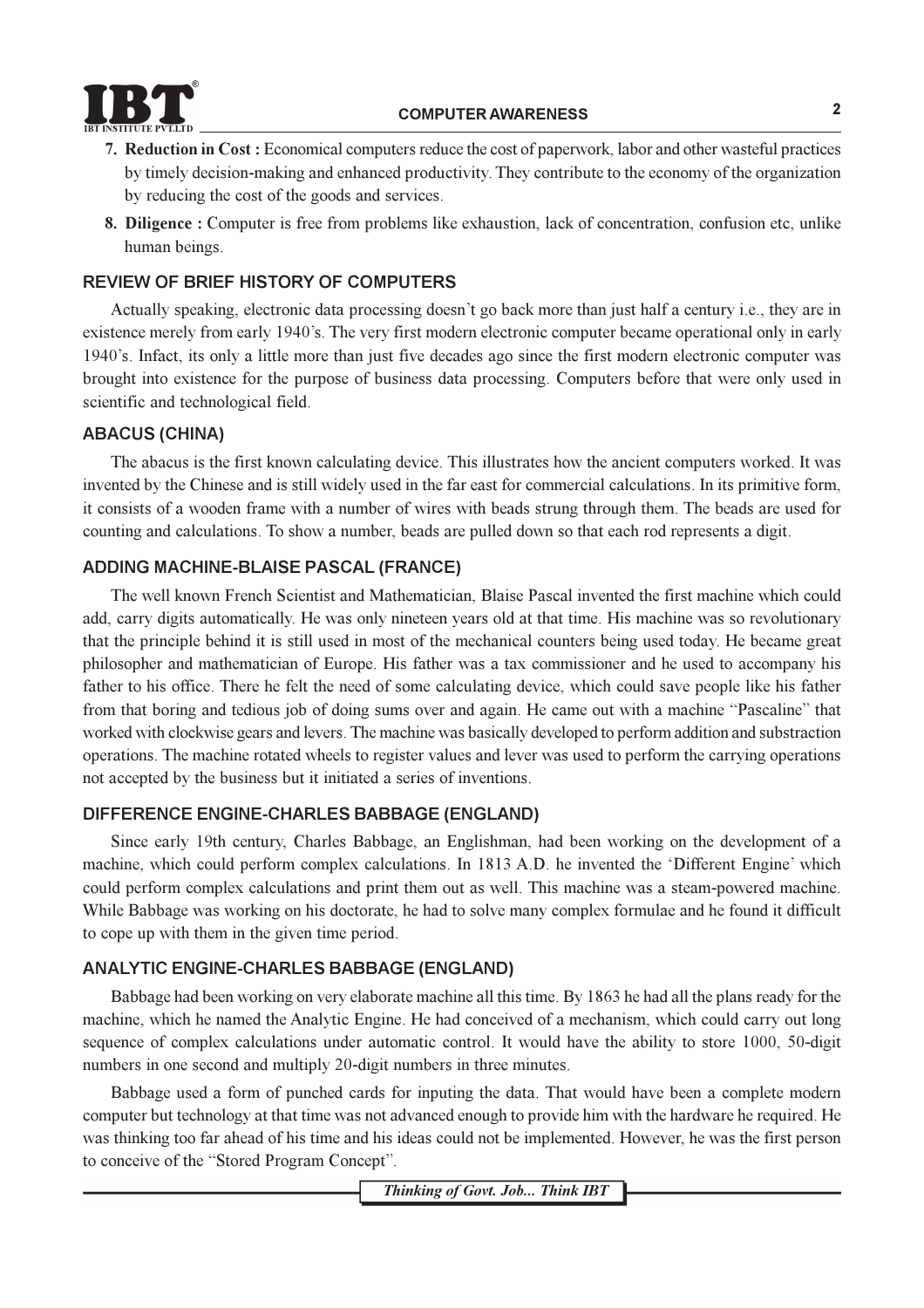

#### **ENIAC-HARVARD UNIVERSITY (USA)**

Closely following on the heels of Mark-I, scientists of Harvard University brought out Electronic Numerical Integrator and Calculator (ENIAC) which was the first electronic computer. It weighted nearly 5 tons and occupied space equivalent to 2 big roooms and could perform all the calculations that a small pocket calculator of today can perform. It used vacuum tubes and was able to do 300 multiplications per second. This was faster than Mark I but the major problem of using this computer was that the staff had to rewire the machine completely for carrying out the new instructions.

#### **EDSAC-CAMBRIDGE UNIVERSITY (ENGLAND)**

Electronic Delayed Storage and Calculation was the name given to the first electronic computer in the world. It was the first one to implement the 'stored program concepts', Known later as the 'Von Neumann Concept', it proposed the use of binary numbers and the internal storage of instructions in digital form.

#### **UNIVAC-I (USA)**

By now number of commercial companies were working on the development of computing systems. Sperry Rand Corporation of USA introduced the first commercial computer to the world and named it UNIVAC-I. Its introduction was followed by the entrance of IBM into the computer field with IBM-701 Computer.

#### **GENERATIONS OF COMPUTER**

#### FIRST GENERATION (1942 - 1955)

We have already discussed about some of the early computer - ENIAC, EDVAC, EDSAC, etc. These machines and other of their time were made possible by the invention of "vacuum tube", which was a fragile glass device that could control and amplify electronic signals. These vacuum tube computers are referred to as first-generation computers.



#### **Advantages**

- 1. Vacuum tubes were the only electronic components available during those days.
- 2. Vacuum tube technology made possible the advent of electronic digital computers.
- 3. These computers were the fastest calculating devices of their time. They could perform computations in milliseconds.

#### **Disadvantages**

- 1. Too bulky in size.
- 2. Unreliable.
- 3. Thousands of vacuum tubes that were used emitted large amount of heat and burnt out frequently
- 4. Air conditioning required.
- 5. Prone to frequent hardware failures.
- 6. Constant maintenance required.
- 7. No portable.
- 8. Manual assembly of individual components into functioning unit required.
- 9. Commercial production was difficult and costly.
- 10. Limited commercial use.

#### SECOND GENERATION (1955 - 1964)

The transistor, a smaller and more reliable successor to the vacuum tube, was invented in 1947. However, computers that used were not produced in quantity until over a decade later. The second generation emerged with transistors being the brain of the computer. With both the first and the second-generation computers, the basic component was a discrete or separate entity. The many thousands of individual components had to be assembled by hand into functioning circuits. The manual assembly of individual components and the cost of labour involved at this assembly stage made the commercial production of these computers difficult and costly.

Thinking of Govt. Job... Think IBT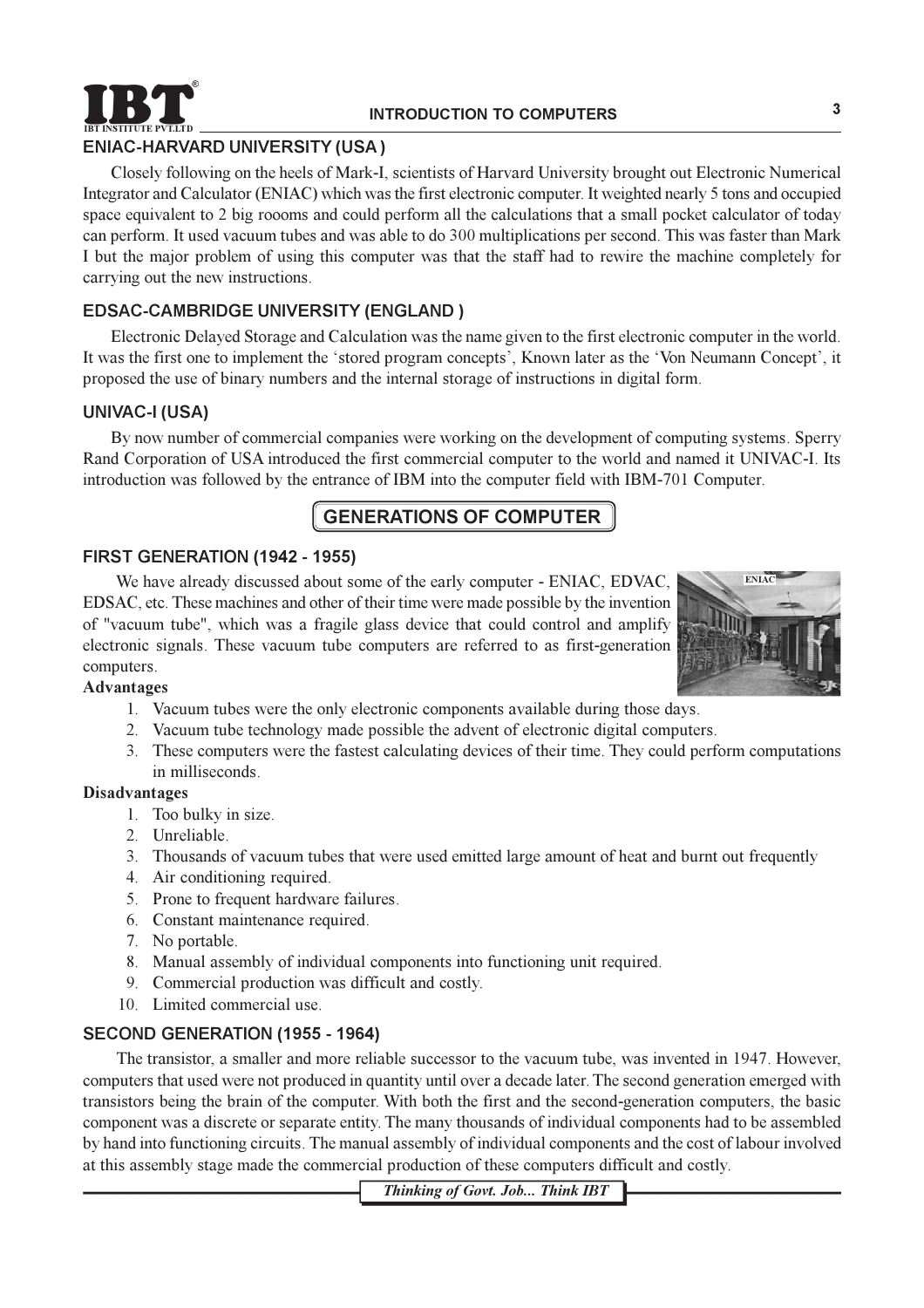

#### **Advantages**

- 1. Smaller in size as compared to first generation computers.
- 2. More reliable.
- 3. Less heat generated.
- 4. These computers were able to reduce computational times from milliseconds to microseconds.
- 5. Less prone to hardware failures.
- 6. Better portability.
- 7. Wider commercial use.

#### **Disadvantages**

- 1. Air-conditioning required.
- 2. Frequent maintenance required.
- 3. Manual assembly of individual components into a functioning unit was required.
- 4. Commercial production was difficult and costly.

#### THIRD GENERATION (1964 - 1971)

Advances in electronics technology continued and the advent of "microelectronics" technology made it possible to integrate large number of circuit elements into very small (less than 5 mm square) surface of silicon known as "chips". This new technology was called "integrated circuits" (ICs). The third generation was based on IC technology and the computers that were designed with the use of integrated circuits were called third generation computers.

#### **Advantages**

- 1. Smaller in size as compared to previous generation computers.
- 2. Even more reliable than second-generation computers.
- 3. Even lower heat generated than second generation computers.
- 4. These computers were able to reduce computational times from microseconds to nanoseconds.
- 5. Maintenance cost is low because hardware failures are rare.
- 6. Easily portable.
- 7. Totally general purpose. Widely used for various commercial applications all over the world.
- 8. Less power requirement than previous generation computers.
- 9. Manual assembly of individual components into a functioning unit not required. So human labour and cost involved at assembly stage reduced drastically.

10. Commercial production was easier and cheaper.

#### **Disadvantages**

1. Air-conditioning required in many cases.

2. Highly sophisticated technology required for the manufacture of IC chips.

#### FOURTH GENERATION (1972-2010)

Initially, the integrated circuits contained only about ten to twenty components. This technology was named small scale integration (SSI). Latter, with the advancement in technology for manufacturing ICs, it became possible to integrate upto a hundred components on a single chip. This technology came to be known as medium scale integration (MSI). Then came the era of large scale integration (LSI) when it was possible to integrate over 30,000 components onto a single chip. Effort is still on for further miniaturization and it is expected that more than one million components will be integrated on a single chip known as very large scale integration (VLSI).

A fourth generation computer, which is what we have now, has LSI chips as its brain. It is LSI technology, which has led to the development of very small but extremely powerful computers. It was the start of a social revolution. A whole computer circuit was soon available on a single chip, the size of a postage stamp. Overnight computers became incredibly compact. They became inexpensive to make and suddenly it became possible for anyone and every one to own a computer.

Thinking of Govt. Job... Think IBT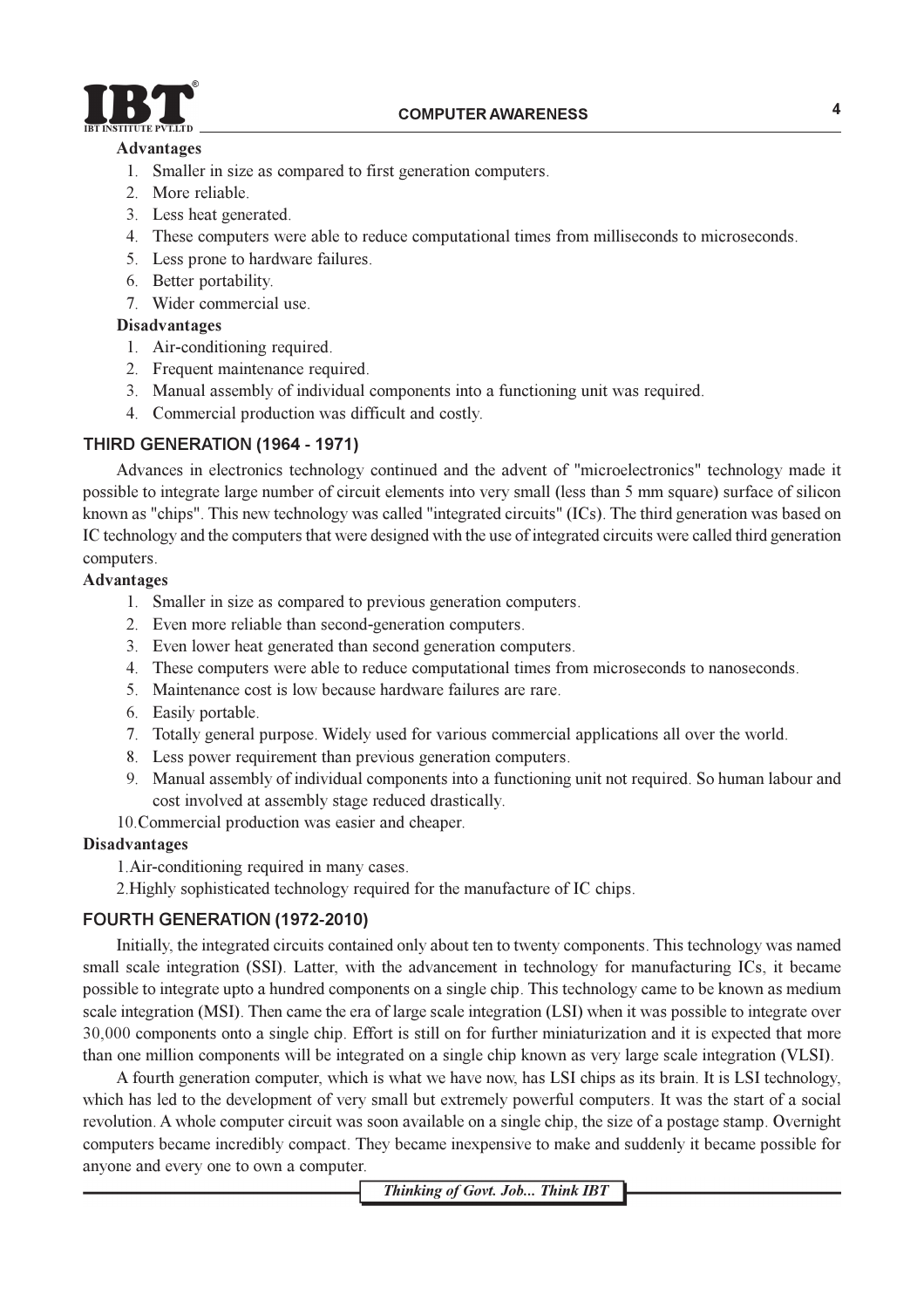

#### **Advantages**

- 1. Smallest in size because of high component density.
- 2. Very reliable.
- 3. Heat generated is negligible.
- 4. No air conditioning required in most cases.
- 5. Much faster in computation than previous generations.
- 6. Hardware failure is negligible and hence minimal maintenance is required.
- 7. Easily portable because of their small size.
- 8. Totally general purpose.
- 9. Minimal labour and cost involved at assembly stage.
- 10. Cheapest among all generations.

#### Disadvantage

1. Highly sophisticated technology required for the manufacture of LSI chips.

#### FIFTH GENERATION (2010-TILL DATE)

Scientists are now at work on the fifth generation computers - a promise, but not yet a reality. They aim to bring us machines with genuine I.Q., the ability to reason logically, and with real knowledge of the world. Thus, unlike the last four generations that naturally followed its predecessor, the fifth generation will be totally different. totally novel, and totally new. In structure it will be parallel (the present ones are serial) and will be able to do multiple tasks simultaneously. In functions, it will not be algorithmic (step by step, with one step at a time). In nature, it will not do just data processing (number crunching) but knowledge processing. In inference, it will not be merely deductive, but also inductive. In application, it will behave like an expert. In programming, it will interact with humans in ordinary language (unlike BASIC, COBOL, FORTRAN, etc. which present computers need). And in architecture, it will have KIPS (Knowledge Information Processing System) rather than the present DIPS/LIPS (Data/Logic Information Processing System). The odds of coming out with a fifth generation computer are heaviest for Japan. They have already started work in this direction few years back. Japan has chosen the PROLOG (Programming in Logic) language as its operating software and plans to have the final machine talk with human beings, see and deliver pictures and hear the normal, natural language.

#### **ROBOTICS**

Robotics is a branch of technology that involves the conception, design, manufacture, and operation of robots. Robots are programmable machines which are usually able to carry out a series of actions autonomously, or semi-autonomously.

There are three important factors which constitute a robot:

- 1. Robots interact with the physical world via sensors and actuators.
- 2. Robots are programmable.
- 3. Robots are usually autonomous or semi-autonomous.

I say that robots are "usually" autonomous because some robots aren't. Telerobots, for example, are entirely controlled by a human operator but telerobotics is still classed as a branch of robotics.

#### **ARTIFICIAL INTELLIGENCE**

Artificial intelligence (AI) is an area of computer science that emphasizes the creation of intelligent machines that work and react like humans. Artificial intelligence refers to the simulation of human intelligence in machines that are programmed to think like humans and mimic their actions. The term may also be applied to any machine that exhibits traits associated with a human mind such as learning and problem-solving.

- Some of the activities computers with artificial intelligence are designed for include:
	- Speech recognition • Learning • Planning

• Problem solving

From SIRI to self-driving cars, artificial intelligence (AI) is progressing rapidly.